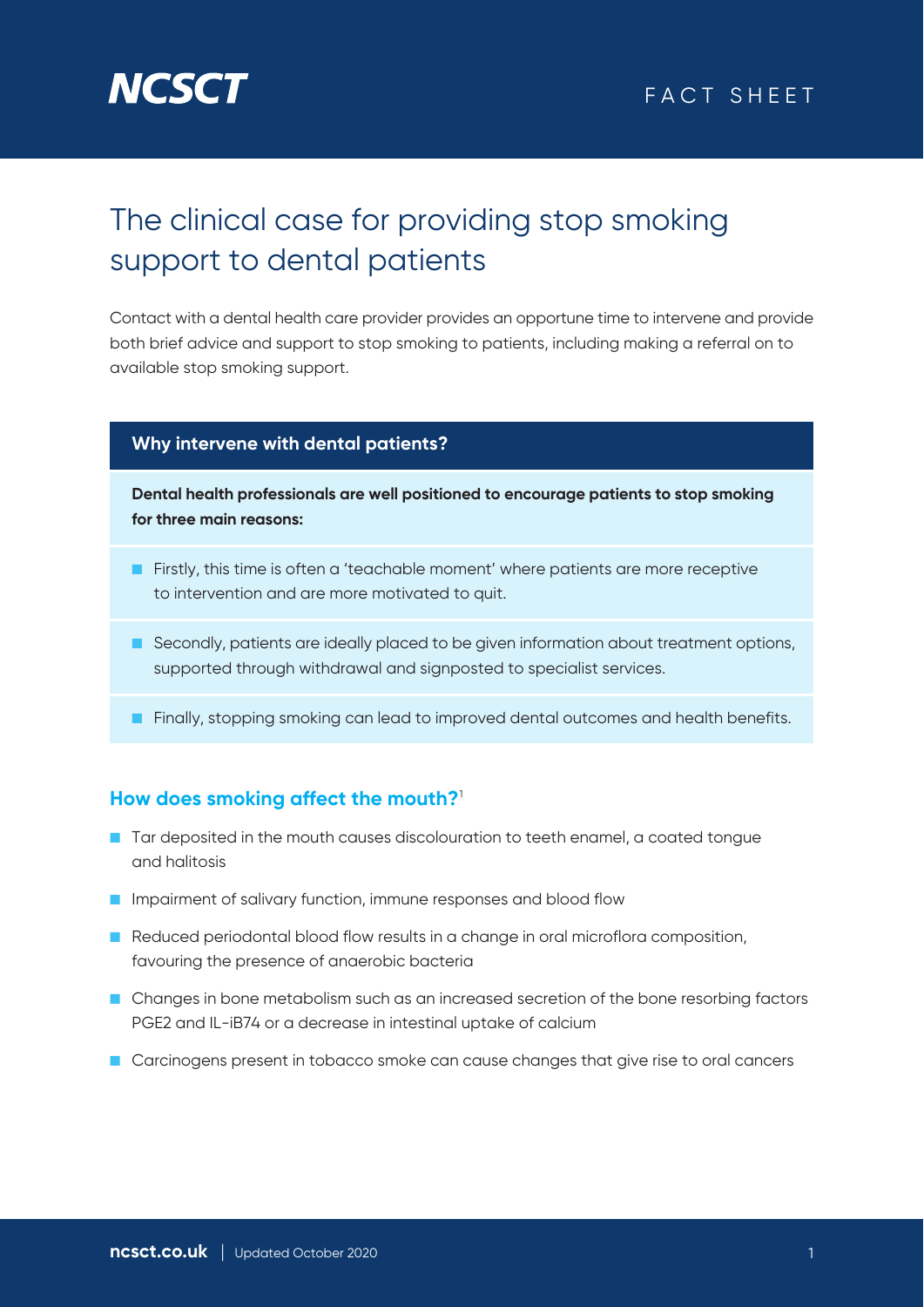

### **What is the relationship between smoking and oral health?**

Research has shown that, compared to those who have never smoked, smokers have an increased risk of developing:

- **Oral cancer** smoking causes 80 90% of oral cancers (mouth, gums, lips, salivary gland, throat, and tongue).<sup>1,2</sup> Cancer risk is associated with both the amount of cigarettes smoked and years the patient has smoked.<sup>1,2</sup> Tobacco smoke works synergistically with alcohol to increase the risk of oral cancer.2
- **Oral leukoplakia and epithelial dysplasia**<sup>3,4</sup>
- **Periodontal disease, dental caries and tooth loss**<sup>1,5</sup> cigarette smoking is a major risk factor for periodontal disease onset and progression.<sup>2,6–9</sup> The risk of tooth loss is about two to four times greater in current smokers compared to never smokers and there is a dose dependent association between the amount smoked and risk of tooth loss.<sup>2,6–8</sup> Rate of bone loss is almost four times greater than in non-smokers.<sup>8</sup>
- **Dental implant failure**<sup>10-13</sup> smoking is associated with significantly increased risk of implant failure.
- **Oral candidosis**<sup>2</sup>
- Impaired treatment response and healing<sup>2</sup> smoking causes a lack of oxygen in the bloodstream, leading to the infected gums not being able to heal.

#### **Effects of moking on oral health**<sup>1</sup>

- Increased risk of oral cancer
- Higher risk of periodontal disease
- Teeth discoloration
- Reduced blood supply to mouth
- Increased build up of dental plaque
- Delayed healing following tooth extraction, periodontal treatment or oral survey
- Higher risk of dental implant failure
- Bad breath (halitosis)
- Alterations to taste and smell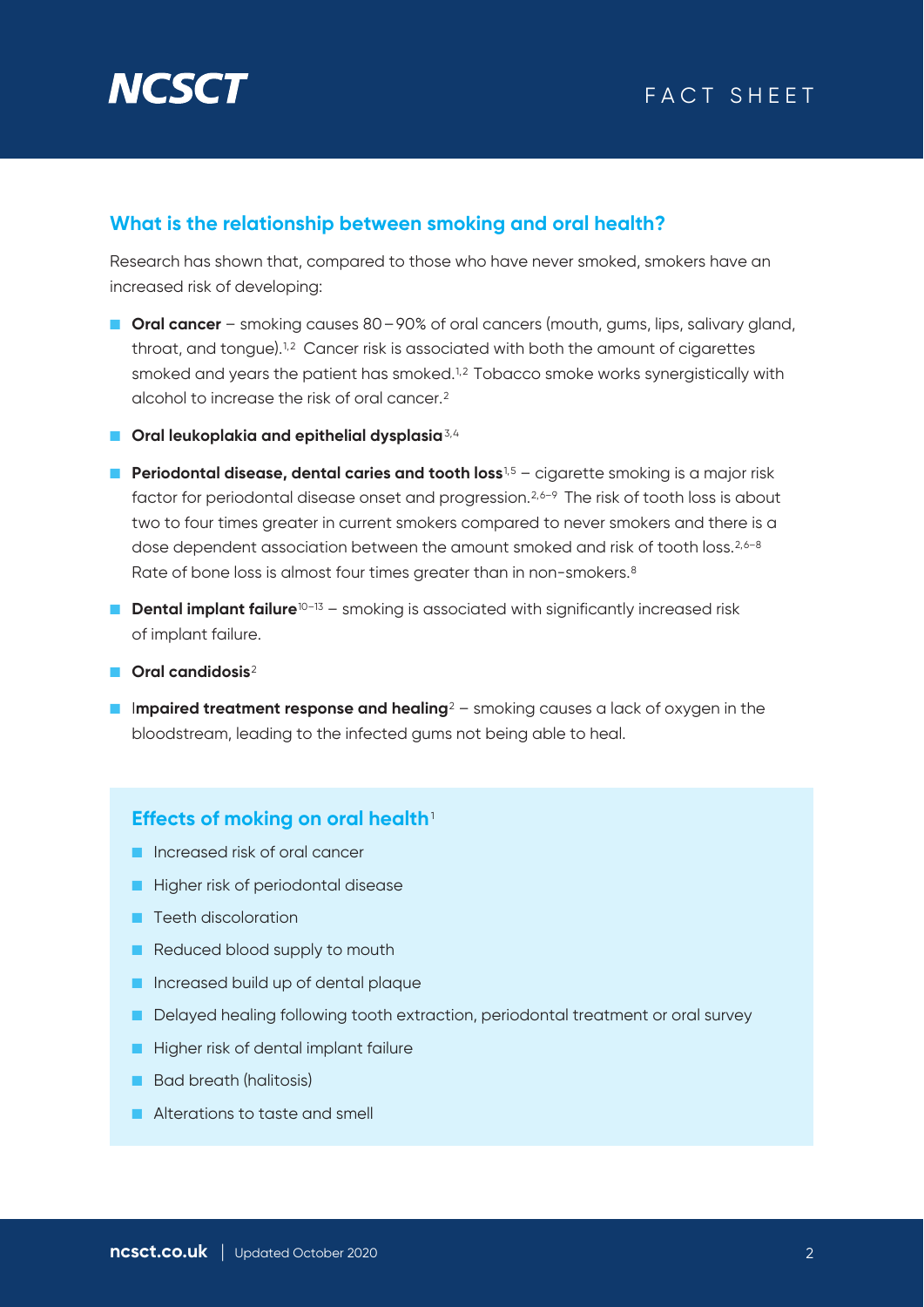

### **What are the benefits of stopping smoking to oral health?**

Successfully stopping smoking will help a patient heal faster by eliminating the acute effects of smoking on the body and stopping smoking has been associated with improved dental outcomes. Stopping smoking is also one of the most important things a patient can to do to improve their overall long-term health.

Stopping smoking has been associated with:

- Improved composition of oral microflora and periodontal health.<sup>1,2,14-16</sup>
- **Reduced risk of tooth loss**<sup>1, 17-20</sup> the risk of tooth loss is about two to four times greater in current smokers compared to never smokers. Risk reduces after stopping smoking, but it may take years to return to that of a non-smoker.<sup>21</sup>
- **Reduced risk of implant failure**<sup>1,22</sup> patients who stop smoking one week before treatment and eight weeks following have success rates identical to non-smoking patients.<sup>23</sup>
- **Reduced risk of smoking-related illness**<sup>1,24</sup> stopping smoking significantly reduces the risk of developing smoking-related disease including heat disease, stroke, lung and other cancers, and respiratory illness.

### **General health benefits of stopping smoking**<sup>1</sup>

- Within 20 minutes heart rate and blood pressure drops.
- Within 12 hours carbon monoxide levels in the blood return to normal.
- Within 24 hours the chance of a heart attack decreases.
- Within 2 weeks to 3 months circulation improves and lung function increases.
- Within 1 to 9 months lungs regain normal ciliary function, reducing infection risk.
- Within 1 year risk of heart attack is reduced by half.
- Within 5 to 15 years risk of stroke is reduced to that of a non-smoker.
- By 10 years the risk of lung cancer is approximately half that of a smoker. The risk of cancers of the mouth, throat, bladder, kidney and pancreas also decrease.
- By 15 years risk of heart attack is that of a non-smoker.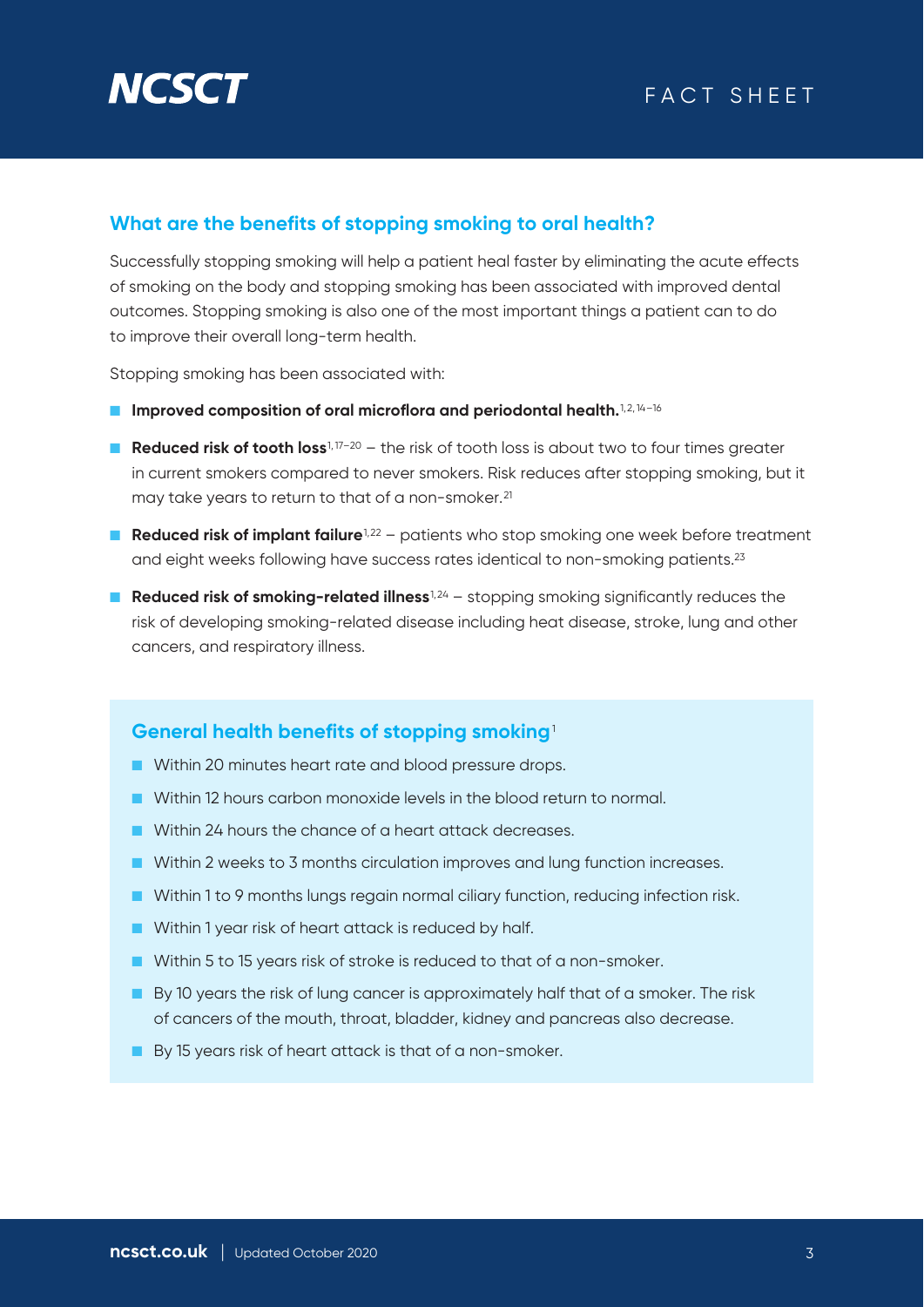

# FACT SHEET

### **Main acute effects of smoking on the body** (estimated time of recovery, if known)

- Increase in sympathetic tone leading to an increase in blood pressure, heart rate and peripheral vasoconstriction leading to an increased demand for oxygen and cardiac function25 **(24–48 hours)**
- Formation of carboxyhaemoglobin leading to a reduction in oxygen delivery to the tissues26 **(8–24 hours)**
- **■** Formation of carboxymyoglobin leading to reduction in oxygen storage in the muscles<sup>27</sup> **(8–24 hours)**
- Increase in red blood cell production, which leads to an increase in blood viscosity, a decrease in tissue perfusion, a decrease in oxygen delivery to the tissues and potentiation of thrombotic process<sup>28,29</sup>
- Hypersecretion of mucus, narrowing of the small airways, decrease in ciliary function and change in mucus rheology leading to a decrease in mucociliary transport 28,29 **(12–72 hours)**
- Changes in functioning of a range of immune cells (pro- and anti-inflammatory cytokines, white blood cells, immunoglobulins) which lead to decreased immunity and are associated with atherosclerosis 28,29 **(1 week–2 months)**
- Induction of hepatic enzymes which increases drug metabolism through both pharmacokinetic and pharmacodynamic mechanisms30,31 **(6–8 weeks)**

### **What do we know about how to help dental patients quit?**

Smoking cessation interventions delivered by dental health care professionals have been proven effective for supporting patients with quiting.<sup>32</sup> Smoking cessation interventions increase the rate of long-term quitting if they include:33,34

- **behavioural support,**
- **stop smoking medication including nicotine replacement therapy (NRT) or varenicline**

Dental practices should introduce **systems to address tobacco use and ensure best practice intervention** is delivered to support patients who smoke with quitting. These systems screen and document the smoking status of all patients and provide advice and support with quitting, including the initiation of first line stop smoking pharmacotherapy and a referral system to link patients to specialised stop smoking support.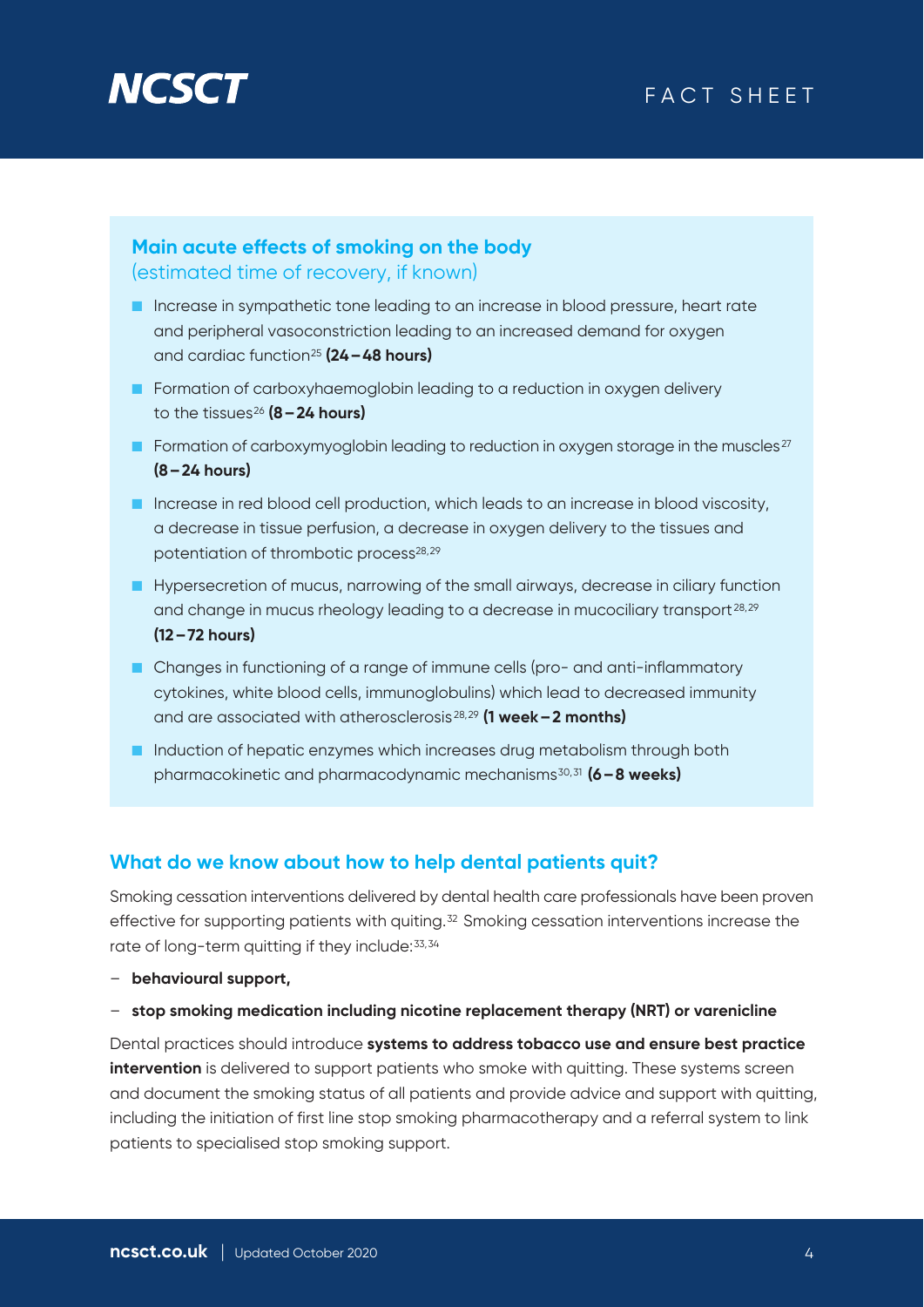

# **Vaping**

E-cigarettes provide nicotine without combustion and are popular among UK smokers as an alternative to smoking. While e-cigarettes are not risk-free, Public Health England estimates they are 95% safer than smoking cigarettes.<sup>35</sup> There is also evidence to indicate that e-cigarettes are effective in helping patients stop smoking.35,36 Evidence on safety and the role vaping plays in supporting quitting is reviewed regularly. Policies related to the use of e-cigarettes in inpatient settings will vary by trust and organisation.

### **Best practices for managing tobacco withdrawal in preparation for dental procedures**

Most regular smokers will experience tobacco withdrawal symptoms within hours of their last cigarette and can range from mild to severe.<sup>37</sup> Withdrawal symptoms include aggression and hostility and can affect the care of the patient. Offering immediate support for temporary abstinence can be useful to assist with managing withdrawal symptoms and can lead to long-term quitting. The use of varenicline (Champix) or a combination of the NRT patch with a short-acting oral NRT product (e.g. gum, inhaler, spray) is a recommended evidence-based practice for managing tobacco withdrawal.<sup>34,38</sup> The combination of two NRT products has been shown to be superior to NRT monotherapy.<sup>37</sup> At the earliest opportunity patients should also be referred to an available stop smoking service, who can provide behavioural support which has been shown to significantly enhance rates of quitting.<sup>33</sup>

#### **Tobacco withdrawal symptoms include:**<sup>38</sup>

- Urges to smoke or cravings
- Restlessness or difficulty concentrating
- Irritability, aggression, anxiety, crying, sadness or depression
- Difficulty sleeping or sleeping disturbances
- Increased appetite and weight gain
- Coughing
- Mouth ulcers
- Constipation
- Light headedness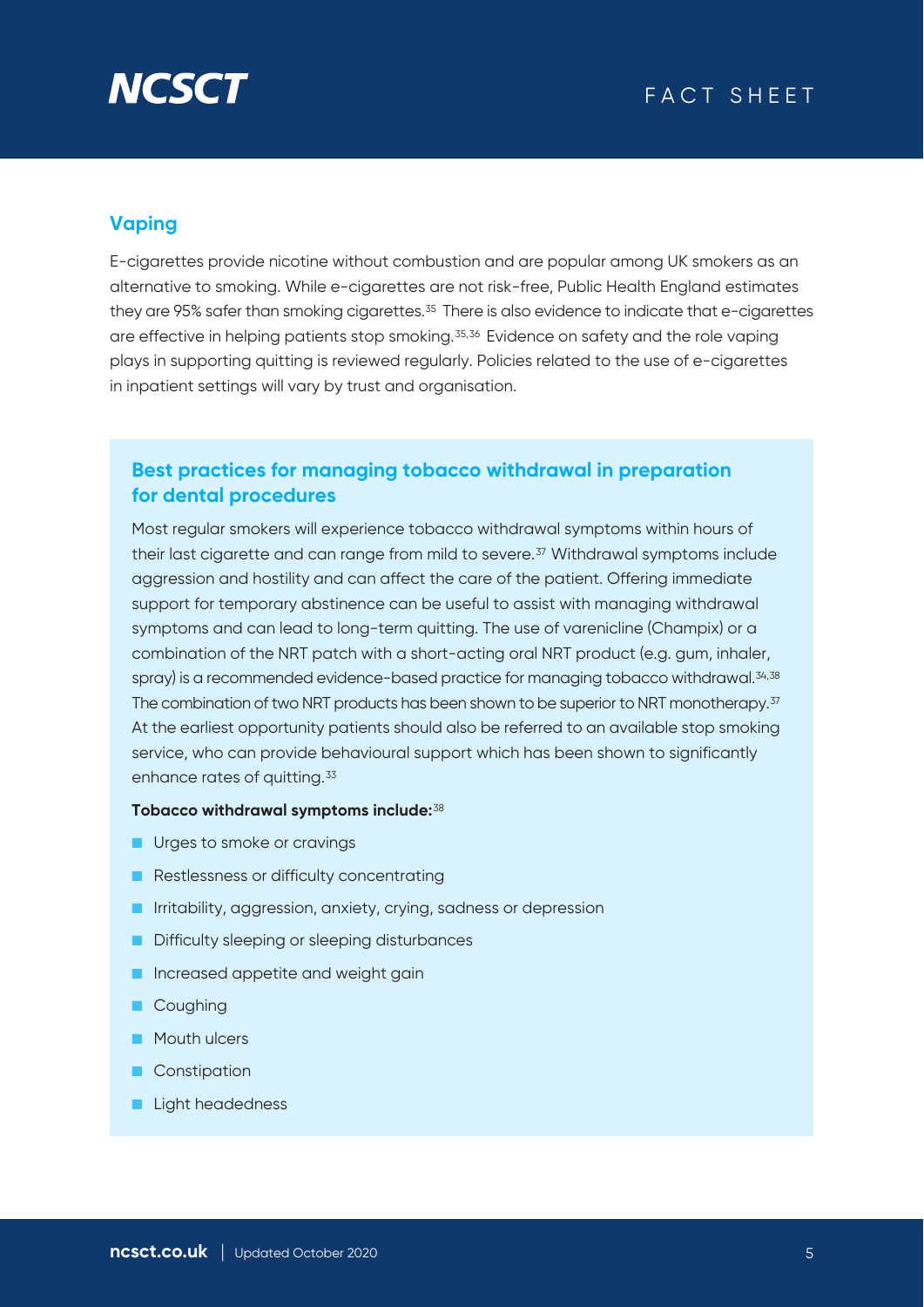

# FACT SHEET

## **Providing 'Very Brief Advice' to hospital patients: the '3 As'**

NICE outlines a care pathway for supporting smoking cessation that can be adopted for dental patients.34,39 In essence, the care pathway incorporates the 3As:

### **ASK and record smoking status**

### **ADVISE the patient:**

- the best way of quitting is with a combination of support and stop smoking medication
- support with stopping smoking and/or managing any tobacco withdrawal symptoms (temporary abstinence) is available
- of the personal benefits of stopping smoking to their oral health

#### **ACT on the patient response:**

- prescribe stop smoking medication (e.g. NRT) for patients in withdrawal
- monitor withdrawal and adjust pharmacotherapy accordingly
- refer to specialised stop smoking support (hospital-based, local stop smoking service)